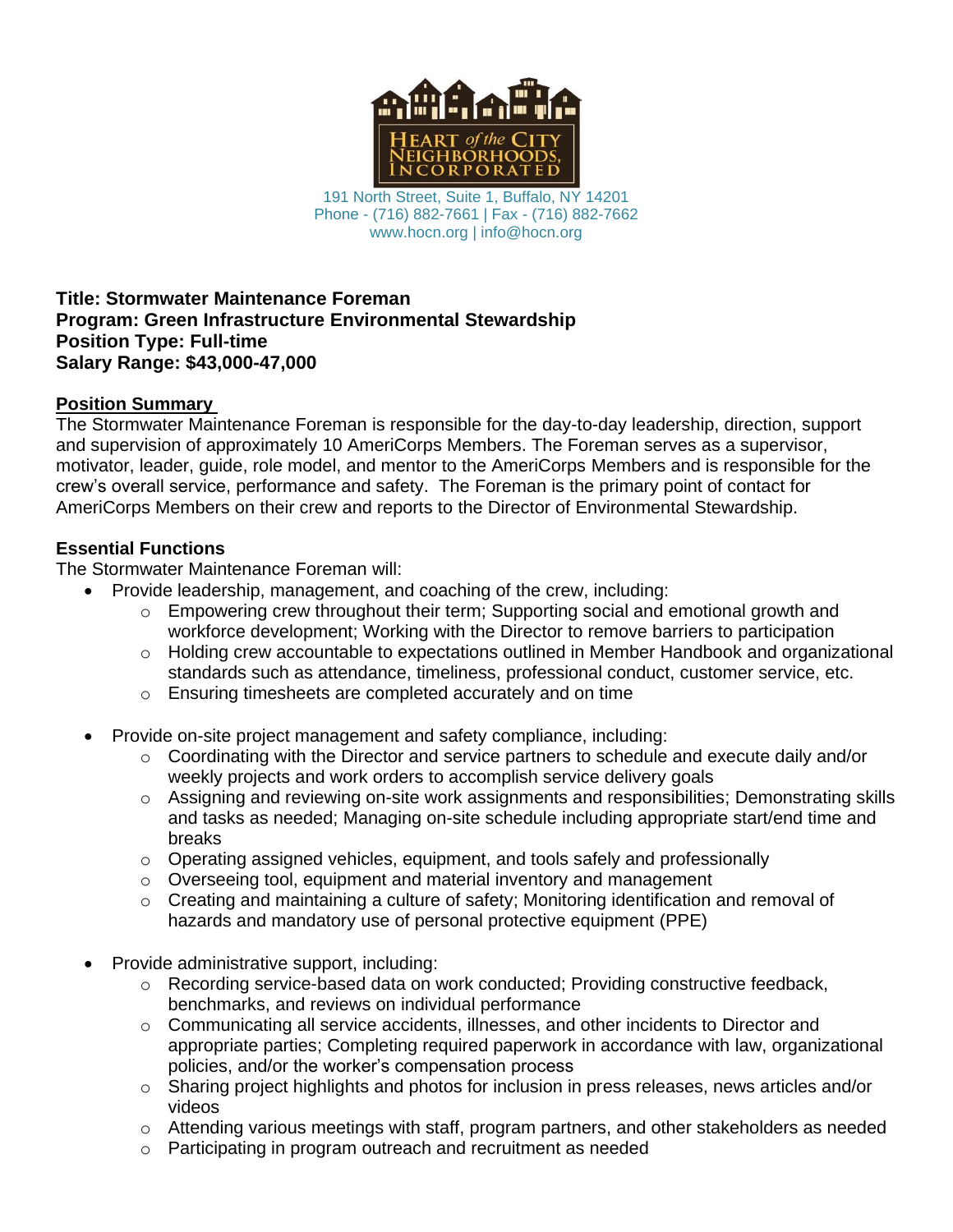• Performing other duties and responsibilities, as required

# **Required Qualifications**

- Bachelor's degree in human services, social work, education, environmental science or related field
	- OR
- Minimum of 3 years experience with vocational education and/or youth workforce development
- Experience leading or managing a team
- Commitment to equity, inclusion, and the advancement of urban youth
- Ability to motivate and guide disconnected and disengaged youth and diffuse conflicts
- Knowledge of sustainability, landscaping, horticulture, and/or stormwater management principles
- Ability to perform physical labor, utilize hand tools and basic power tools, follow and deliver written and verbal instructions to complete tasks, and carry 50 lbs.
- Strong work ethic and ability and desire to work outdoors in challenging conditions including extreme heat, cold or precipitation.
- Ability to adapt plans and be flexible on short notice and take initiative to problem-solve
- OSHA-10 certified within one week of hire
- Ability to foster positive relationships and communicate effectively with diverse partners
- Driver's license, insurance and ability to drive a passenger van

# **Desired Qualifications**

- Experience with or deep knowledge of the impacts of poverty and socio-economic inequity strongly preferred
- Experience with service-learning, AmeriCorps programming, and member management preferred
- Experience with trauma-informed care and/or de-escalation practices preferred
- Excellent interpersonal, presentation, and organizational skills preferred
- First AID/CPR Certification, preferred